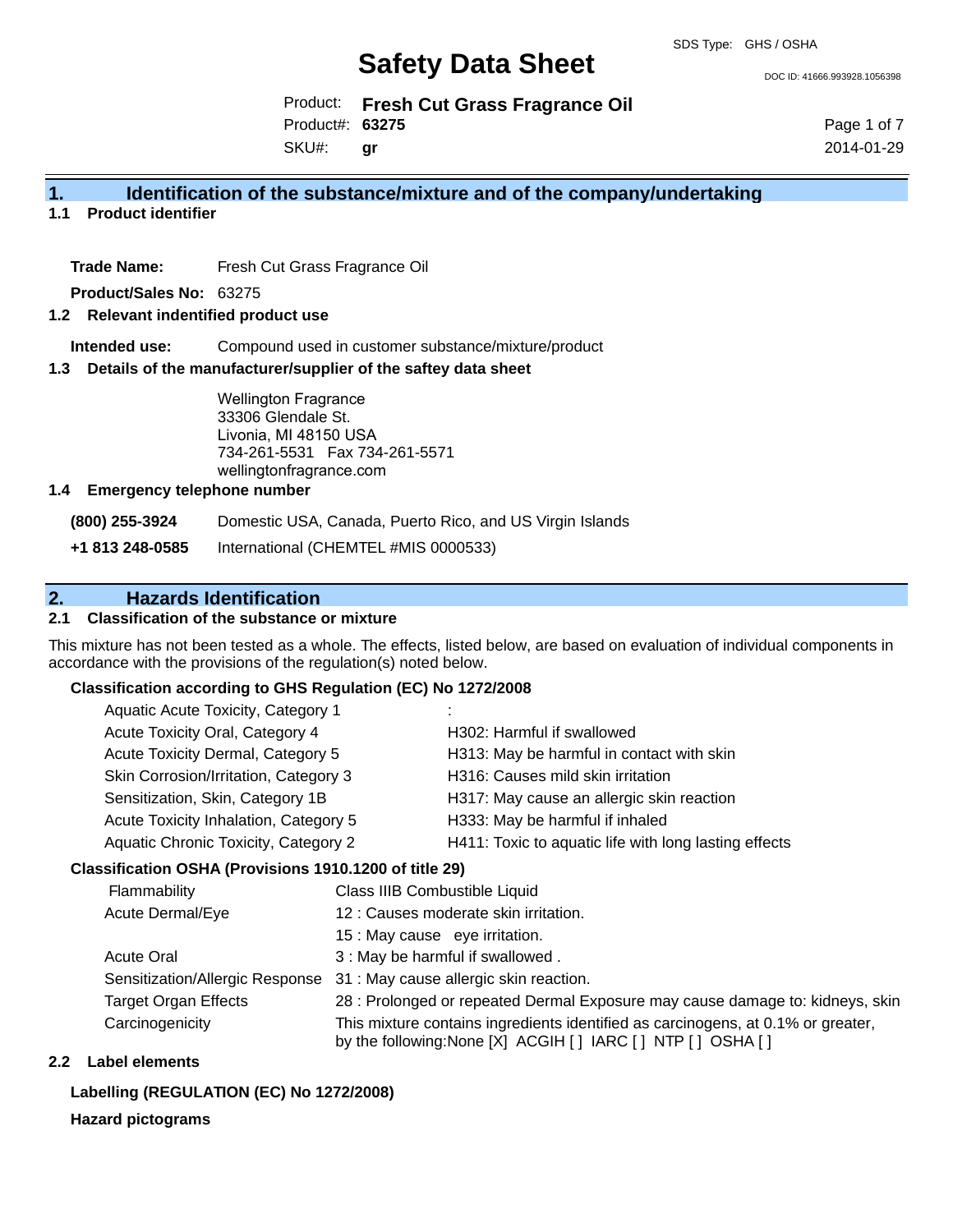Product: **Fresh Cut Grass Fragrance Oil** Product#: **63275**

SKU#: **gr**



**Signal Word: Warning Hazard statments**

| H302 | Harmful if swallowed                            |
|------|-------------------------------------------------|
| H313 | May be harmful in contact with skin             |
| H316 | Causes mild skin irritation                     |
| H317 | May cause an allergic skin reaction             |
| H333 | May be harmful if inhaled                       |
| H411 | Toxic to aquatic life with long lasting effects |

### **Precautionary Statements**

### **Prevention:**

| P <sub>264</sub>     | Wash hands thoroughly after handling                                                     |
|----------------------|------------------------------------------------------------------------------------------|
| P <sub>270</sub>     | Do not eat, drink or smoke when using this product                                       |
| P <sub>272</sub>     | Contaminated work clothing should not be allowed out of the workplace                    |
| P <sub>273</sub>     | Avoid release to the environment                                                         |
| Response:            |                                                                                          |
| $P301 + P312 + P330$ | IF SWALLOWED: Call a POISON CENTER or doctor/physician if you feel unwell Rinse<br>mouth |
| P302 + P352          | IF ON SKIN: Wash with soap and water                                                     |
| $P304 + P312$        | IF INHALED: Call a POISON CENTER or doctor/physician if you feel unwell                  |
| $P333 + P313$        | If skin irritation or a rash occurs: Get medical advice/attention                        |
| P363                 | Wash contaminated clothing before reuse                                                  |
| P391                 | <b>Collect Spillage</b>                                                                  |
|                      |                                                                                          |

### **2.3 Other Hazards**

### **no data available**

### **3. Composition/Information on Ingredients**

### **3.1 Mixtures**

This product is a complex mixture of ingredients, which contains among others the following substance(s), presenting a health or environmental hazard within the meaning of the UN Globally Harmonized System of Classification and Labeling of Chemicals (GHS):

| CAS#<br>Ingredient     | EC#                            | Conc.<br>Range | <b>GHS Classification</b>           | <b>OSHA Classification</b> |
|------------------------|--------------------------------|----------------|-------------------------------------|----------------------------|
| 120-51-4               | 204-402-9                      | $> 80 \%$      | H302; H313; H411                    | 28.3                       |
| <b>Benzyl Benzoate</b> |                                |                |                                     |                            |
| 32210-23-4             | 250-954-9                      | $2 - 5%$       | H303; H316; H317; H411              | 11.15                      |
|                        | 4-tert-Butylcyclohexyl acetate |                |                                     |                            |
| 68737-61-1             | 272-113-5                      | $2 - 5%$       | H227; H303; H313; H315; H317; H319; | 12. 15. 31                 |
|                        | Dimethyltetrahydro Benaldehyde |                | H412                                |                            |
|                        |                                |                |                                     |                            |

### DOC ID: 41666.993928.1056398

Page 2 of 7 2014-01-29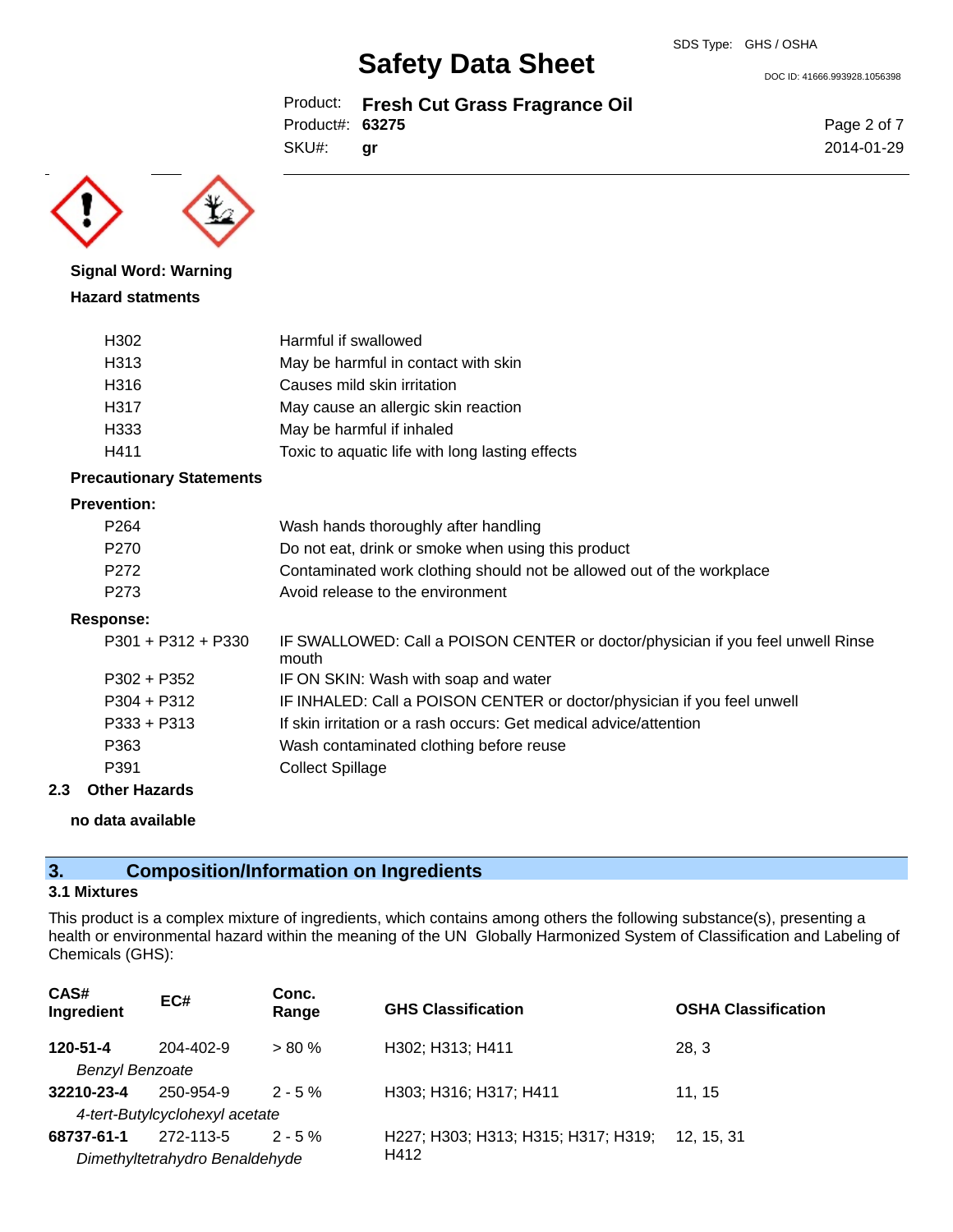DOC ID: 41666.993928.1056398

|                 | Product: Fresh Cut Grass Fragrance Oil |
|-----------------|----------------------------------------|
| Product#: 63275 |                                        |
| SKU#: gr        |                                        |

Page 3 of 7 2014-01-29

| CAS#<br>Ingredient | EC#                     | Conc.<br>Range | <b>GHS Classification</b> | <b>OSHA Classification</b> |
|--------------------|-------------------------|----------------|---------------------------|----------------------------|
| 93-92-5            | 202-288-5               | $1 - 2\%$      | H <sub>22</sub> 7         |                            |
|                    | methylbenzyl acetate    |                |                           |                            |
| 7493-57-4          | 231-327-9               | $1 - 2 \%$     | H316; H412                | 11, 15                     |
|                    | Propyl phenethyl acetal |                |                           |                            |
| 2050-08-0          | 218-080-2               | $1 - 2%$       | H302; H316; H410          |                            |
| Amyl salicylate    |                         |                |                           |                            |
| 6259-76-3          | 228-408-6               | $1 - 2\%$      | H315; H317; H319; H410    | 11, 15                     |
| Hexyl salicylate   |                         |                |                           |                            |
|                    |                         |                |                           |                            |

See Section 16 for full text of GHS classification codes

Total Hydrocarbon Content (%  $w/w$ ) = 0.02

| <b>First Aid Measures</b><br>4.                                                   |                                                                                                               |
|-----------------------------------------------------------------------------------|---------------------------------------------------------------------------------------------------------------|
| <b>Description of first aid measures</b><br>4.1                                   |                                                                                                               |
| Inhalation:                                                                       | Remove from exposure site to fresh air and keep at rest.<br>Obtain medical advice.                            |
| <b>Eye Exposure:</b>                                                              | Flush immediately with water for at least 15 minutes.<br>Contact physician if symptoms persist.               |
| <b>Skin Exposure:</b>                                                             | Remove contaminated clothes. Wash thoroughly with water (and soap).<br>Contact physician if symptoms persist. |
| Ingestion:                                                                        | Rinse mouth with water and obtain medical advice.                                                             |
| Most important symptoms and effects, both acute and delayed<br>4.2                |                                                                                                               |
| <b>Symptoms:</b>                                                                  | no data available                                                                                             |
| <b>Risks:</b>                                                                     | Refer to Section 2.2 "Hazard Statements"                                                                      |
| Indication of any immediate medical attention and special treatment needed<br>4.3 |                                                                                                               |
| Treatment:                                                                        | Refer to Section 2.2 "Response"                                                                               |
| 5.<br><b>Fire-Fighting measures</b>                                               |                                                                                                               |
| <b>Extinguishing media</b><br>5.1                                                 |                                                                                                               |
| Suitable:                                                                         | Carbon dioxide (CO2), Dry chemical, Foam                                                                      |
| <b>Unsuitable</b>                                                                 | Do not use a direct water jet on burning material                                                             |
| 5.2 Special hazards arising from the substance or mixture                         |                                                                                                               |
| During fire fighting:<br>5.3 Advice for firefighters                              | Water may be ineffective                                                                                      |
| <b>Further information:</b>                                                       | Standard procedure for chemical fires                                                                         |
|                                                                                   |                                                                                                               |

### **6. Accidental Release Measures**

### **6.1 Personal precautions, protective equipment and emergency procedures**

Avoid inhalation and contact with skin and eyes. A self-contained breathing apparatus is recommended in case of a major spill.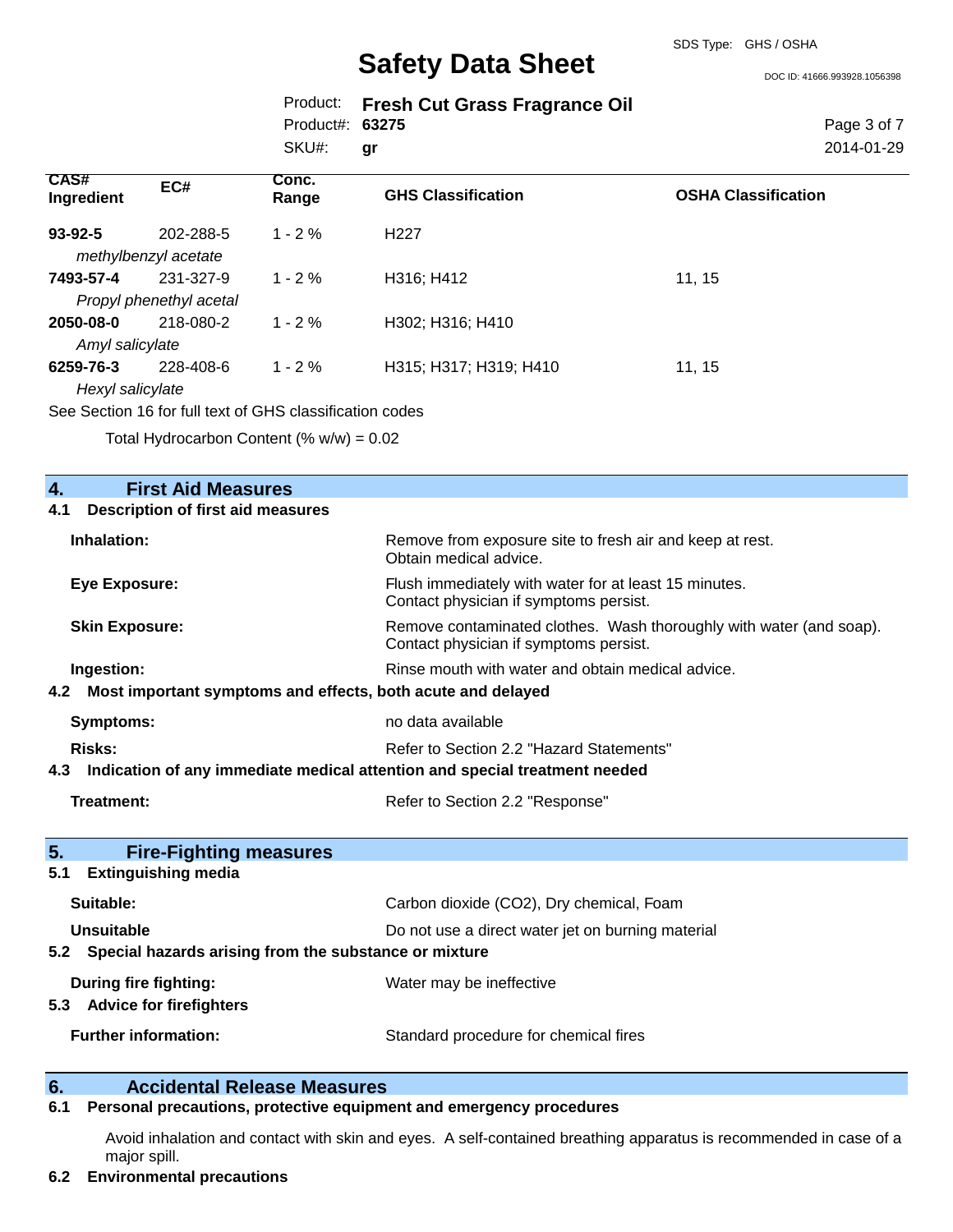DOC ID: 41666.993928.1056398

Product: **Fresh Cut Grass Fragrance Oil** Product#: **63275**

SKU#: **gr** Page 4 of 7 2014-01-29

Keep away from drains, soil, and surface and groundwater.

### **6.3 Methods and materials for containment and cleaning up**

Clean up spillage promptly. Remove ignition sources. Provide adequate ventilation. Avoid excessive inhalation of vapors. Gross spillages should be contained by use of sand or inert powder and disposed of according to the local regulations.

### **6.4 Reference to other sections**

Not Applicable

# **7.** Handling and Storage<br>**7.1** Precautions for safe handling

### **Precautions for safe handling**

Apply according to good manufacturing and industrial hygiene practices with proper ventilation. Do not drink, eat or smoke while handling. Respect good personal hygiene.

### **7.2 Conditions for safe storage, including any incompatibilities**

Store in a cool, dry and ventilated area away from heat sources and protected from light in tightly closed original container. Avoid plastic and uncoated metal container. Keep air contact to a minimum.

### **7.3 Specific end uses**

No information available

### **8. Exposure Controls/Personal Protection**

### **8.1 Control parameters**

| <b>Exposure Limits:</b>                               | Contains no substances with occupational exposure limit values                                                                           |  |
|-------------------------------------------------------|------------------------------------------------------------------------------------------------------------------------------------------|--|
| <b>Engineering Controls:</b>                          | Use local exhaust as needed.                                                                                                             |  |
| 8.2 Exposure controls - Personal protective equipment |                                                                                                                                          |  |
| Eye protection:                                       | Tightly sealed goggles, face shield, or safety glasses with brow guards and side shields, etc.<br>as may be appropriate for the exposure |  |
| <b>Respiratory protection:</b>                        | Avoid excessive inhalation of concentrated vapors. Apply local ventilation where appropriate.                                            |  |
| <b>Skin protection:</b>                               | Avoid Skin contact. Use chemically resistant gloves as needed.                                                                           |  |
|                                                       |                                                                                                                                          |  |

### **9. Physical and Chemical Properties**

### **9.1 Information on basic physical and chemical properties**

| Appearance:                  | Conforms to Standard |
|------------------------------|----------------------|
| Odor:                        | Conforms to Standard |
| Color:                       | Colorless            |
| <b>Viscosity:</b>            | Liquid               |
| <b>Freezing Point:</b>       | Not determined       |
| <b>Boiling Point:</b>        | Not determined       |
| <b>Melting Point:</b>        | Not determined       |
| <b>Flashpoint:</b>           | >200 F (93.33 C)     |
| <b>Auto flammability:</b>    | Not determined       |
| <b>Explosive Properties:</b> | None Expected        |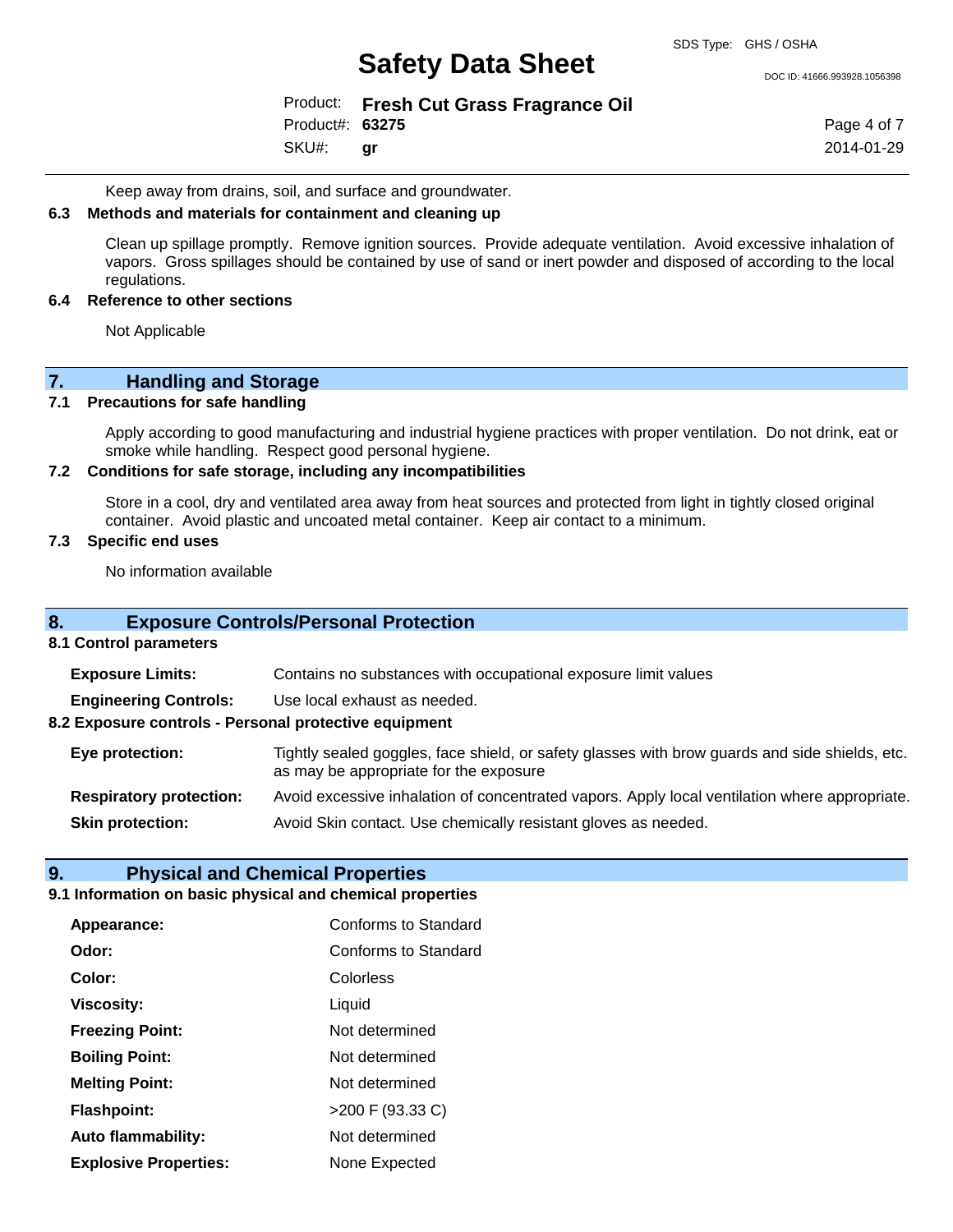DOC ID: 41666.993928.1056398

|                 | Product: Fresh Cut Grass Fragrance Oil |
|-----------------|----------------------------------------|
| Product#: 63275 |                                        |

SKU#: **gr** Page 5 of 7 2014-01-29

| <b>Oxidizing properties:</b> | None Expected |
|------------------------------|---------------|
| Vapor Pressure (mmHg@20 C):  | 0.0298        |
| %VOC:                        | 5.35          |
| Specific Gravity @ 25 C:     | 1.0895        |
| Density $@25C$ :             | 1.0865        |
| Refractive Index @ 25 C:     | 1.5490        |
| Soluble in:                  | Oil           |

## **10. Stability and Reactivity**

| 10.1 Reactivity                         | None                                               |
|-----------------------------------------|----------------------------------------------------|
| <b>10.2 Chemical stability</b>          | Stable                                             |
| 10.3 Possibility of hazardous reactions | None known                                         |
| 10.4 Conditions to avoid                | None known                                         |
| 10.5 Incompatible materials             | Strong oxidizing agents, strong acids, and alkalis |
| 10.6 Hazardous decomposition products   | None known                                         |

## **11. Toxicological Information**

| <b>11.1 Toxicological Effects</b>                  |                                                          |
|----------------------------------------------------|----------------------------------------------------------|
| <b>Acute toxicity - Oral</b>                       | (LD50: 1,613.64) Harmful if swallowed                    |
| <b>Acute toxicity - Dermal</b>                     | (LD50: 3,533.69) May be harmful in contact with skin     |
| <b>Acute toxicity - Inhalation</b>                 | (LC50: 203.00) May be harmful if inhaled                 |
| <b>Skin corrosion / irritation</b>                 | Causes mild skin irritation                              |
| Serious eye damage / irritation                    | Not classified - the classification criteria are not met |
| <b>Respiratory sensitization</b>                   | Not classified - the classification criteria are not met |
| <b>Skin sensitization</b>                          | May cause an allergic skin reaction                      |
| <b>Germ cell mutagenicity</b>                      | Not classified - the classification criteria are not met |
| Carcinogenicity                                    | Not classified - the classification criteria are not met |
| <b>Reproductive toxicity</b>                       | Not classified - the classification criteria are not met |
| Specific target organ toxicity - single exposure   | Not classified - the classification criteria are not met |
| Specific target organ toxicity - repeated exposure | Not classified - the classification criteria are not met |
| <b>Aspiration hazard</b>                           | Not classified - the classification criteria are not met |

## **12. Ecological Information**

**12.1 Toxicity**

| <b>Acute acquatic toxicity</b>     |                                                 |
|------------------------------------|-------------------------------------------------|
| <b>Chronic acquatic toxicity</b>   | Toxic to aquatic life with long lasting effects |
| <b>Toxicity Data on soil</b>       | no data available                               |
| <b>Toxicity on other organisms</b> | no data available                               |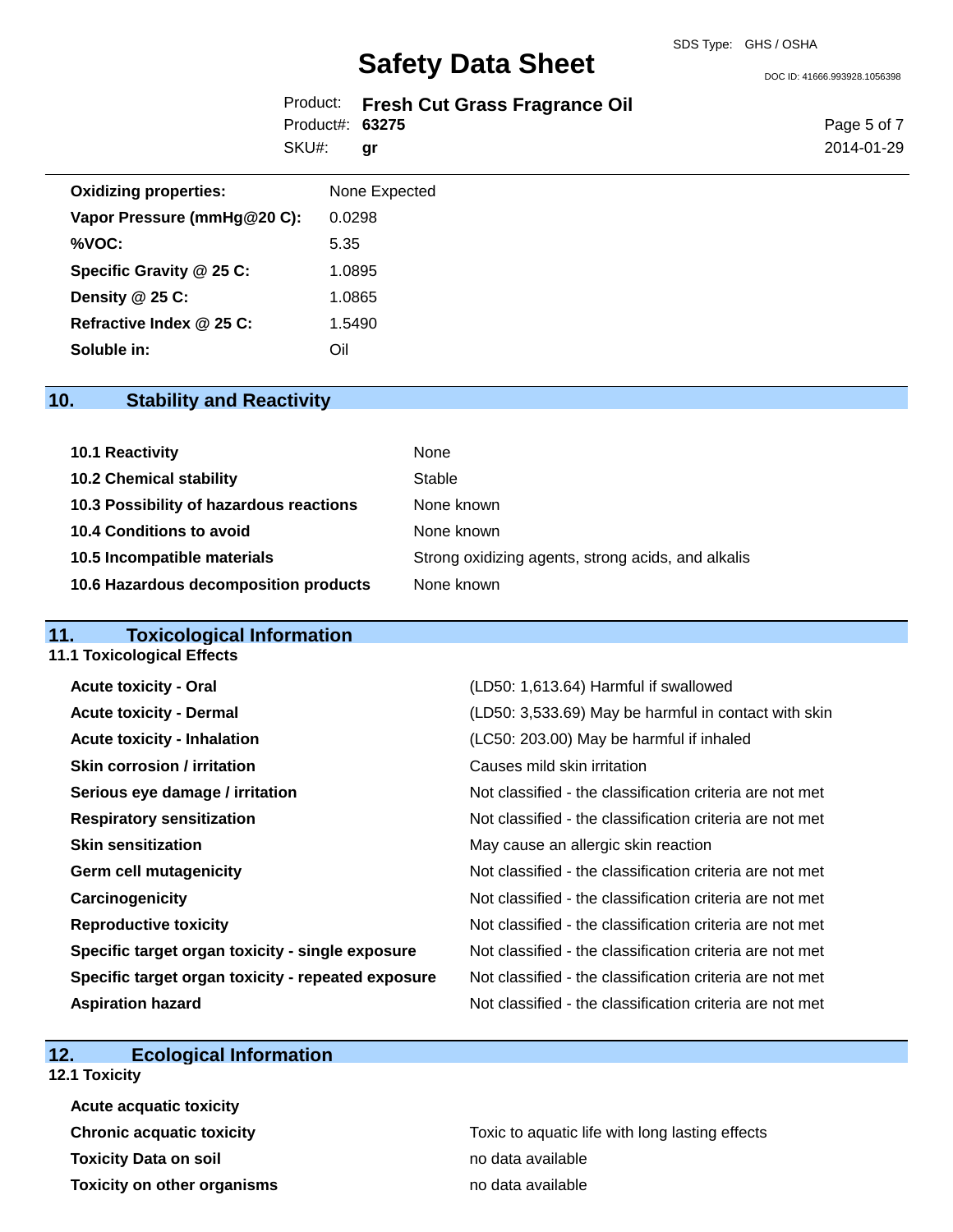DOC ID: 41666.993928.1056398

|  |  |  |  | Product: Fresh Cut Grass Fragrance Oil |  |
|--|--|--|--|----------------------------------------|--|
|--|--|--|--|----------------------------------------|--|

Product#: **63275**

SKU#: **gr** Page 6 of 7 2014-01-29

| 12.2 Persistence and degradability | no data available |
|------------------------------------|-------------------|
| 12.3 Bioaccumulative potential     | no data available |
| 12.4 Mobility in soil              | no data available |
| 12.5 Other adverse effects         | no data available |

### **13. Disposal Conditions**

### **13.1 Waste treatment methods**

Do not allow product to reach sewage systems. Dispose of in accordance with all local and national regulations. Send to a licensed waste management company.The product should not be allowed to enter drains, water courses or the soil. Do not contaminate ponds, waterways or ditches with chemical or used container.

### **14. Transport Information**

| Regulator<br>U.S. DOT (Non-Bulk)<br><b>Chemicals NOI</b><br><b>ADR/RID (International Road/Rail)</b> |            | <b>Class</b> | <b>Pack Group</b><br>Not Regulated - Not Dangerous Goods | <b>Sub Risk</b> | UN-nr. |
|------------------------------------------------------------------------------------------------------|------------|--------------|----------------------------------------------------------|-----------------|--------|
| <b>Environmentally Hazardous</b><br>Liquid, n.o.s.<br><b>IATA (Air Cargo)</b>                        | Substance. | 9            | $\mathbf{III}$                                           |                 | UN3082 |
| <b>Environmentally Hazardous</b><br>Liquid, n.o.s.<br><b>IMDG (Sea)</b>                              | Substance. | 9            | $\mathbf{III}$                                           |                 | UN3082 |
| <b>Environmentally Hazardous</b><br>Liquid, n.o.s.                                                   | Substance. | 9            | $\mathbf{III}$                                           |                 | UN3082 |

## **15. Regulatory Information U.S. Federal Regulations: TSCA (Toxic Substance Control Act):** TSCA status undetermined **40 CFR(EPCRA, SARA, CERCLA and CAA)** This product contains NO components of concern. **U.S. State Regulations: California Proposition 65 Warning No Warning required Canadian Regulations:**

**DSL / NDSL** 99.90% of the components are listed or exempt.

### **16. Other Information**

### **GHS H-Statements referred to under section 3**

### H227 : Combustible liquid **H302** : Harmful if swallowed H303 : May be harmful if swallowed H313 : May be harmful in contact with skin H315 : Causes skin irritation H316 : Causes mild skin irritation